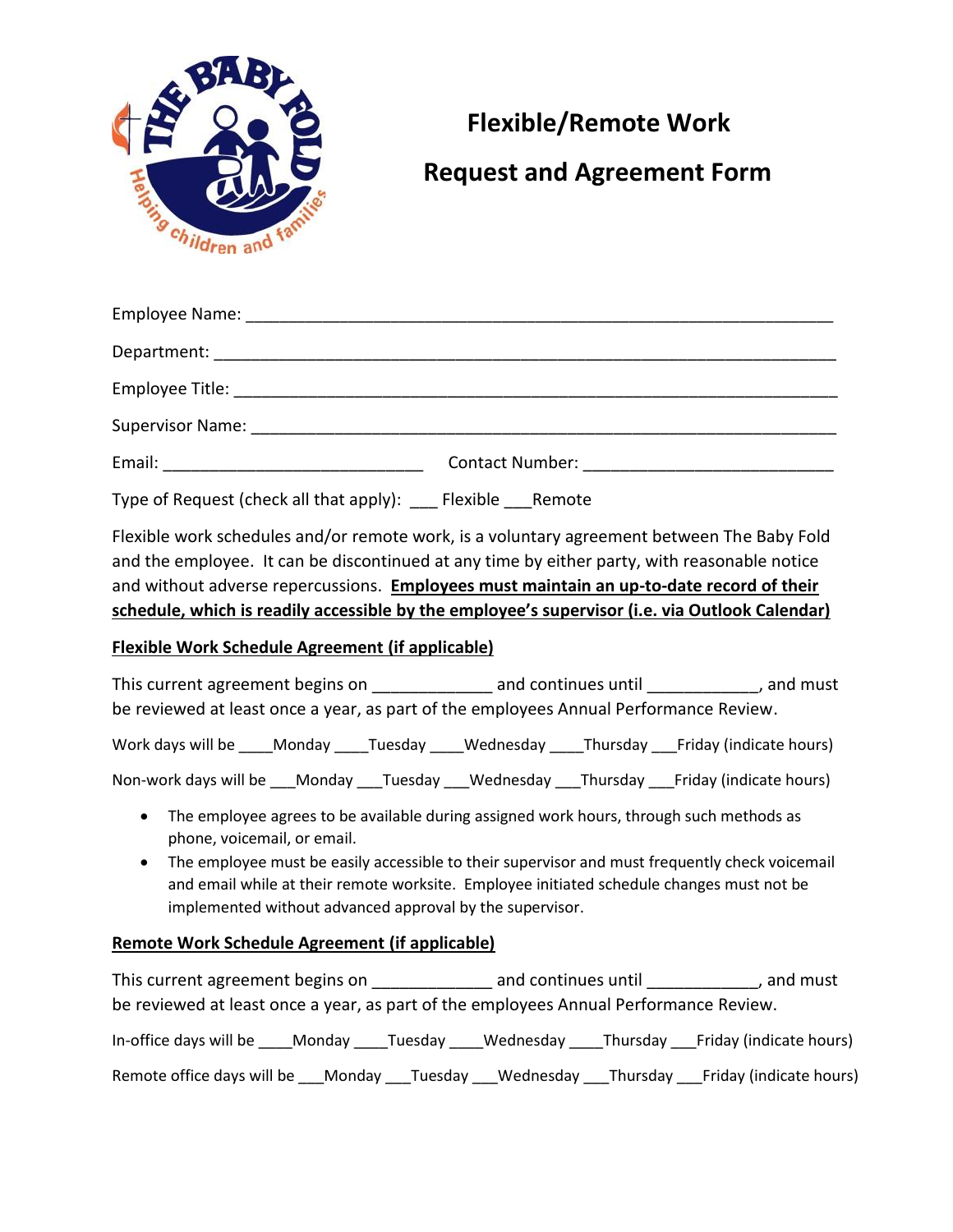- The employee must have a viable internet connection in order to request remote work arrangements. Maintenance and troubleshooting of an employee's home internet connection will be the responsibility of the employee.
- In order to maintain close communication and standards of professionalism while working from a remote location, the employee shall:
	- Notify their supervisor, coworkers, and department secretary of any change in the posted flexible/remote work schedule
	- Be available to their supervisor and coworkers by telephone and email during core hours
	- Return calls and emails in a timely manner
	- Make themselves available for any required communication with their supervisor

The employee will make a plan with their supervisor for receiving assignments, returning assignments, and on how to report in with their supervisor on remote work days. The employee will maintain contact with their department and co-workers, including attending on-site meetings on remote work days, when requested to do so by their supervisor.

- **If the employee has an existing ADA Accommodation, Human Resources will assist the** supervisor in determining if the ADA Accommodation is applicable in the home office setting. Verification of this process will be maintained in the Employee Medical File in Human Resources.
- Work schedules and hours can be modified as necessary, but are subject to agency policy. If the employee is designated to work on-site as a result of an emergency or due to client staffing needs, the remote work hours may be subject to change. Emergency schedules will be set based on agency needs.
- The official worksite is the on-site location of the employee's position of record, where they normally work, not their remote work location. In rare circumstances, if an employee works remotely more than 3 days per week, the employee may not have an individually designated work space in the office.
- The duties, obligations, responsibilities, and conditions of the employee's employment with The Baby Fold will remain unchanged.
- Work hours, overtime compensation, use of sick leave, and approval for use of vacation will conform to the agency's policies and procedures, departmental guidelines, and to the terms otherwise agreed upon by the employee and the supervisor.
- Employees who are approved for remote work are expected to work at their alternative worksite on their regularly scheduled remote work day during an emergency situation (for example, due to a natural disaster or due to mechanical failures at on-site facilities). Supervisors may excuse remote work employees on a case-by-case basis when circumstances prevent them from working at their alternative worksite (for example, power outage, connectivity issues, etc.). If the employee's alternative work site is not accessible for work, an employee is expected to work from the agency office.
- Employee agrees to complete all assigned work according to procedures mutually agreed upon by the employee and the supervisor and according to guidelines and standards set by the department and agency. The employee agrees to provide regular reports, if required by the supervisor, to assess performance.
- A member of the employee's management team can terminate the remote work agreement should the employee's performance not meet the prescribed standard or if the remote work agreement fails to meet The Baby Fold's standards for service delivery.
- A non-exempt employee will not work in excess of the regular schedule unless they obtain advance approval for paid overtime from the supervisor. The employee must log all hours